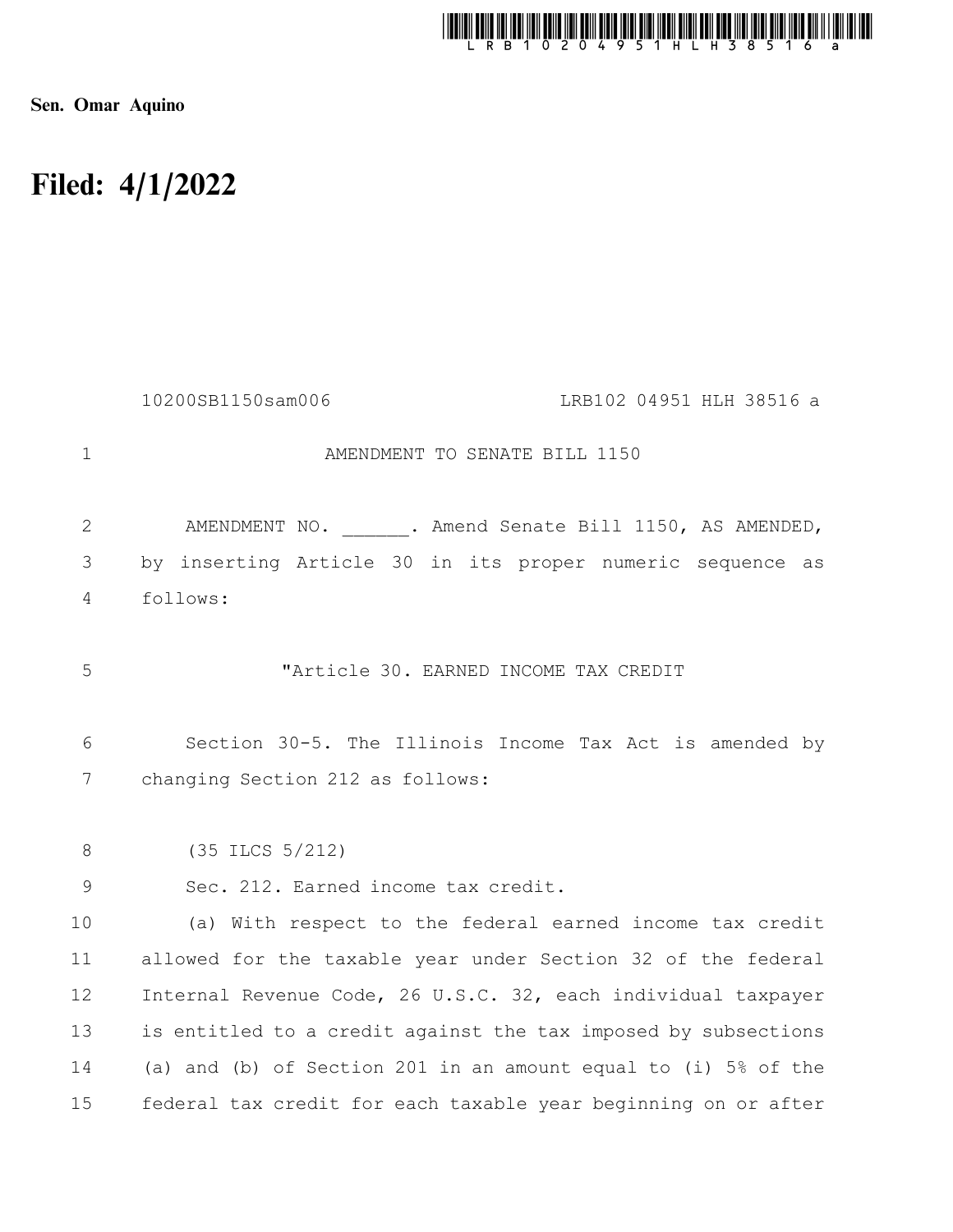10200SB1150sam006 -2- LRB102 04951 HLH 38516 a

January 1, 2000 and ending prior to December 31, 2012, (ii) 7.5% of the federal tax credit for each taxable year beginning on or after January 1, 2012 and ending prior to December 31, 2013, (iii) 10% of the federal tax credit for each taxable year beginning on or after January 1, 2013 and beginning prior to January 1, 2017, (iv) 14% of the federal tax credit for each taxable year beginning on or after January 1, 2017 and beginning prior to January 1, 2018,  $\frac{1}{\pi}$  (v) 18% of the federal tax credit for each taxable year beginning on or after January 1, 2018 and beginning prior to January 1, 2023, and (vi) 19% of the federal tax credit for each taxable year beginning on or after January 1, 2023. 1 2 3 4 5 6 7 8 9 10 11 12

For a non-resident or part-year resident, the amount of the credit under this Section shall be in proportion to the amount of income attributable to this State. 13 14 15

(b) For taxable years beginning before January 1, 2003, in no event shall a credit under this Section reduce the taxpayer's liability to less than zero. Except as provided in subsection  $(b-5)$ , for  $F^{\Theta}F$  each taxable year beginning on or after January 1, 2003, if the amount of the credit exceeds the income tax liability for the applicable tax year, then the excess credit shall be refunded to the taxpayer. The amount of a refund shall not be included in the taxpayer's income or resources for the purposes of determining eligibility or benefit level in any means-tested benefit program administered by a governmental entity unless required by federal law. 16 17 18 19 20 21 22 23 24 25 26